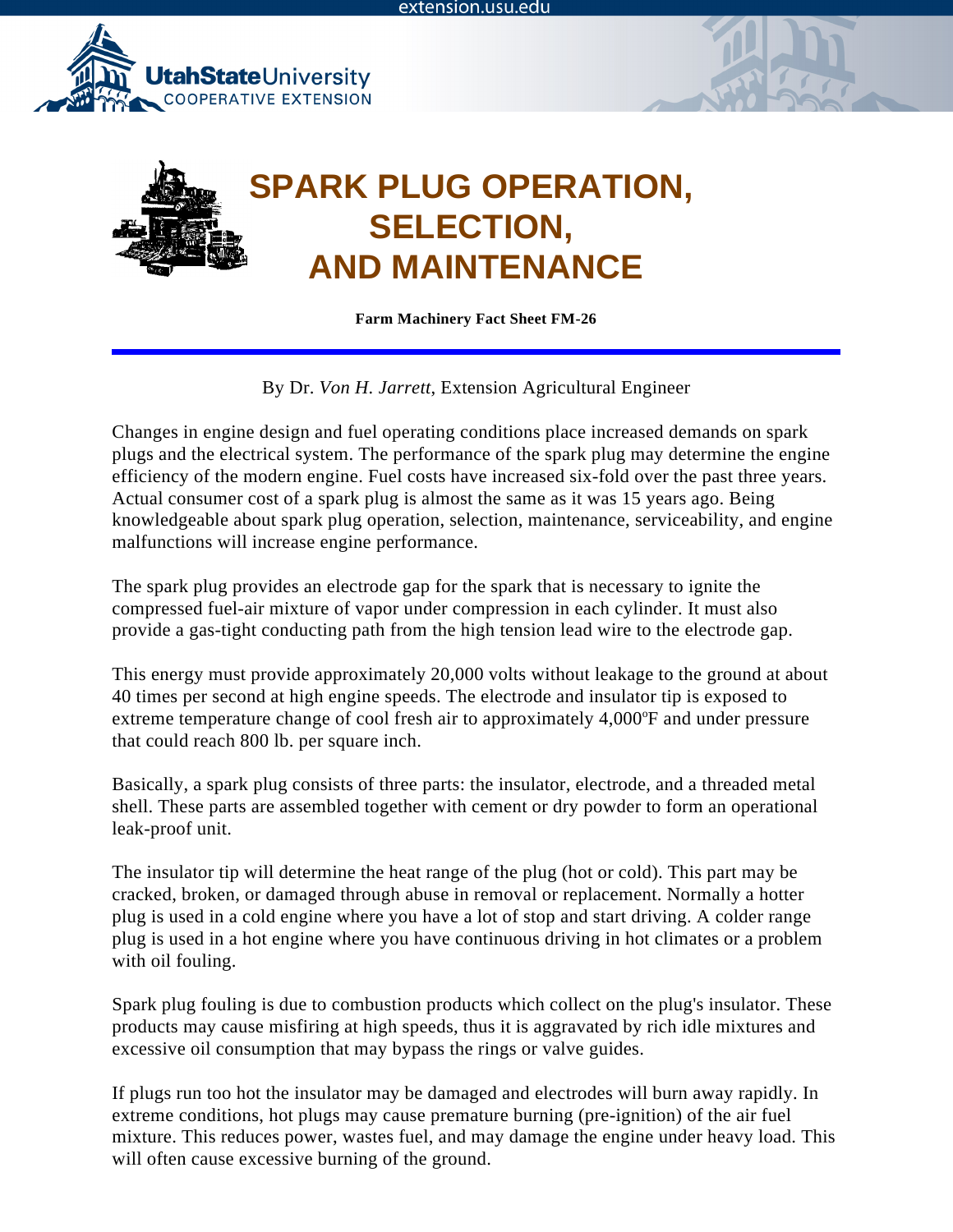The optimum heat range of a plug is selected on the basis of engine design and the operating conditions. In general, the plug must be hot enough during operation to prevent fouling and cool enough to avoid pre-ignition and rapid erosion of the electrodes.

A spark plug can be a valuable indicator as to the condition of your engine because the plug extends into the combustion chamber. When removing the plug, inspect it carefully to determine the cause and use mechanical judgment in correcting a malfunction.

## **Spark Plug Conditions**

- 1. Normal operation will show a light tan or gray color. The gap clearance will be slight with very little deposits on the insulator tip.
- 2. A plug that indicates replacement will show electrode and ground eroded away. If this condition is general on all plugs in the engine, check for sticking valves, faulty ignition leads, breaker points or weak coil or condenser. These conditions usually mean that the next hotter plug should be used.
- 3. Oil fouling is indicated by oily, black, sludgy deposit on the plug. A hotter plug would be recommended but will not replace a needed overhaul.
- 4. Splashed fouling is applied to plugs that have splotchy deposits on the insulator. These deposits have accumulated through misfiring or inefficient operation. Replacement and tuneup would be recommended for proper performance.
- 5. Core bridging or gap bridging is caused by materials of combustion lodging between electrode and the ground, causing the plug to short out. Excessive deposits are most common when oil control is poor or when stop and start operation is prevalent.
- 6. Overheating of a plug is characterized by a white or yellow glaze, a burned or blistered insulator nose and badly eroded electrodes. This may be caused by faulty thermostat, correcting engine timing, plug heat range too hot or carburetor set too rich.

## **Service Work on Spark**

- 1. When removing a spark plug use compressed air to blow out all foreign material around the base.
- 2. Do not pull on the wire itself but remove from the terminal boot.
- 3. Use some system to identify the wire with a certain plug. A beginner may want to use a numbered clothespin to clip on the wire.
- 4. Use a deep well socket with preferably a rubber or magnetic retainer inside.
- 5. Identify the plug with the correct cylinder.
- 6. Inspect the plug for cylinder malfunction as explained.
- 7. Clean the plug in a solvent and dry with compressed air. Be sure to clean the insulator